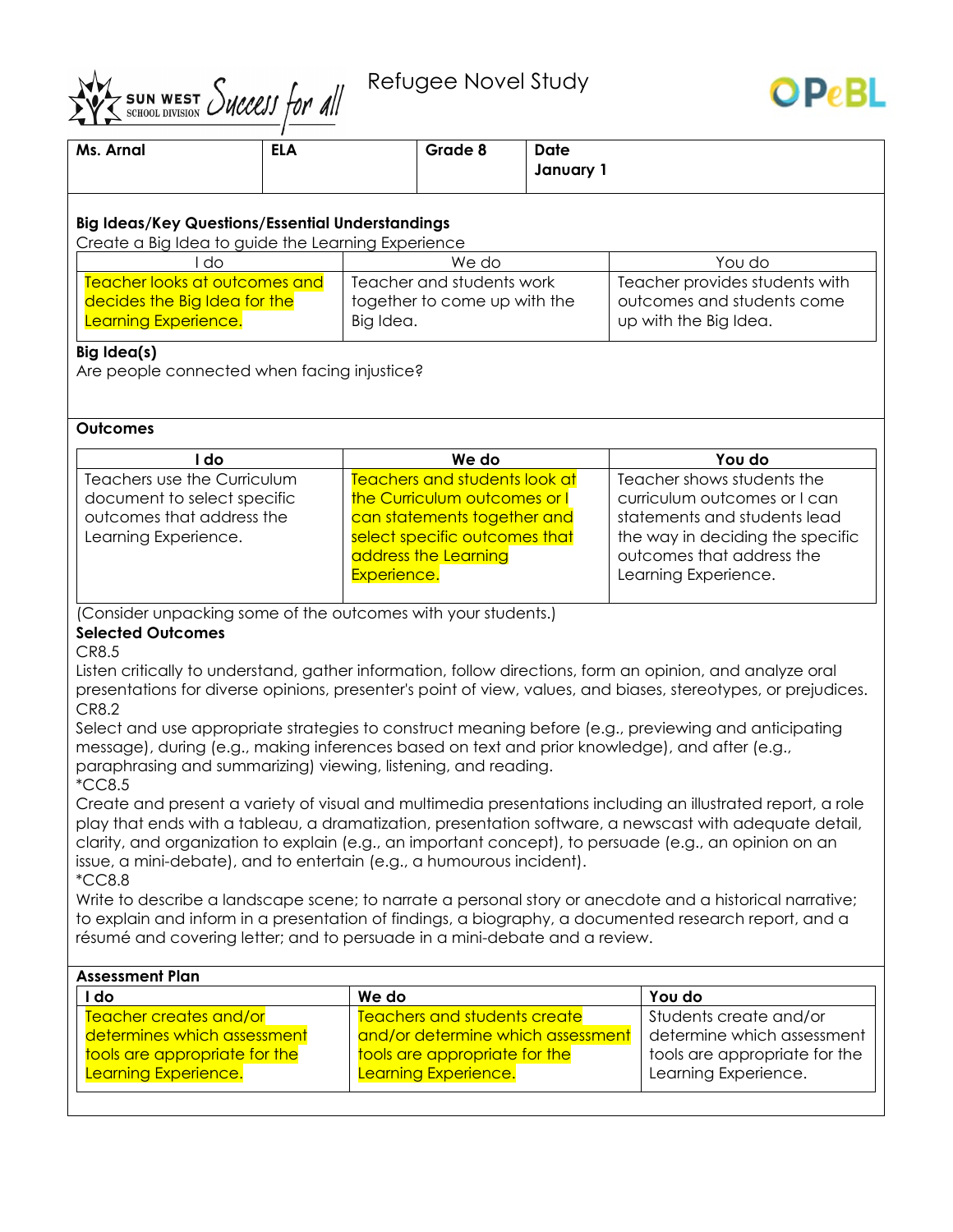| Pre-Assessment Plan                                                                                                                             | Formative Assessment |                           | Summative Assessment Plan                             |                                       |  |  |  |  |
|-------------------------------------------------------------------------------------------------------------------------------------------------|----------------------|---------------------------|-------------------------------------------------------|---------------------------------------|--|--|--|--|
| Sticky note of what                                                                                                                             | Plan                 |                           | One Pager Activity                                    |                                       |  |  |  |  |
| they know about                                                                                                                                 | Quizzes              |                           | Examples to show students:                            |                                       |  |  |  |  |
| refugees, stick on front                                                                                                                        | <b>Discussions</b>   |                           | https://toocoolformiddleschool.com/2018/05/17/literar |                                       |  |  |  |  |
| whiteboard                                                                                                                                      |                      | <b>FlipGrid Videos</b>    | y-response-one-pager-activity/                        |                                       |  |  |  |  |
|                                                                                                                                                 | Comprehension        |                           | https://sites.google.com/a/prescottschools.com/grov   |                                       |  |  |  |  |
|                                                                                                                                                 | Questions            |                           | es/sample-one-pagers                                  |                                       |  |  |  |  |
|                                                                                                                                                 |                      |                           |                                                       |                                       |  |  |  |  |
|                                                                                                                                                 |                      |                           |                                                       |                                       |  |  |  |  |
|                                                                                                                                                 |                      |                           |                                                       |                                       |  |  |  |  |
| <b>Instructional Strategies/Activities</b><br>Plan learning activities and lessons that align and support Big Ideas and selected outcomes while |                      |                           |                                                       |                                       |  |  |  |  |
| honouring student learning profiles.                                                                                                            |                      |                           |                                                       |                                       |  |  |  |  |
| I do                                                                                                                                            |                      |                           | We do                                                 | You do                                |  |  |  |  |
| Teacher creates and/or                                                                                                                          |                      |                           | Teachers and students create                          | Students create and/or                |  |  |  |  |
| determines learning activities                                                                                                                  |                      | and/or determine learning | determine learning activities.                        |                                       |  |  |  |  |
| and lessons.                                                                                                                                    |                      | activities and lessons.   |                                                       |                                       |  |  |  |  |
|                                                                                                                                                 |                      |                           |                                                       |                                       |  |  |  |  |
| Chosen instructional strategies/activities                                                                                                      |                      |                           |                                                       |                                       |  |  |  |  |
| -Use of powerpoint for presentations/lessons                                                                                                    |                      |                           |                                                       |                                       |  |  |  |  |
| -Think, Pair and Share<br>-Discussions                                                                                                          |                      |                           |                                                       |                                       |  |  |  |  |
| -Small group                                                                                                                                    |                      |                           |                                                       |                                       |  |  |  |  |
| -Whole group                                                                                                                                    |                      |                           |                                                       |                                       |  |  |  |  |
|                                                                                                                                                 |                      |                           |                                                       |                                       |  |  |  |  |
|                                                                                                                                                 |                      |                           |                                                       |                                       |  |  |  |  |
| Ways to differentiate to meet individual student's needs                                                                                        |                      |                           |                                                       |                                       |  |  |  |  |
| -Copies of novel for students                                                                                                                   |                      |                           |                                                       |                                       |  |  |  |  |
| -Various medias to answer weekly comprehension questions                                                                                        |                      |                           |                                                       |                                       |  |  |  |  |
| -Provide weekly study notes                                                                                                                     |                      |                           |                                                       |                                       |  |  |  |  |
| -Go through comprehension answers together                                                                                                      |                      |                           |                                                       |                                       |  |  |  |  |
| -Do review of previous reading each day                                                                                                         |                      |                           |                                                       |                                       |  |  |  |  |
|                                                                                                                                                 |                      |                           |                                                       |                                       |  |  |  |  |
| <b>Opportunities for Personalization</b>                                                                                                        |                      |                           |                                                       |                                       |  |  |  |  |
| Examples:                                                                                                                                       |                      |                           |                                                       |                                       |  |  |  |  |
| <b>Student Voice and Choice</b><br>П                                                                                                            |                      |                           |                                                       |                                       |  |  |  |  |
| Technology<br>П                                                                                                                                 |                      |                           |                                                       |                                       |  |  |  |  |
| Resources<br>П                                                                                                                                  |                      |                           |                                                       |                                       |  |  |  |  |
| □                                                                                                                                               |                      |                           |                                                       |                                       |  |  |  |  |
| П                                                                                                                                               |                      |                           |                                                       |                                       |  |  |  |  |
| <b>Materials/Resources/FNMI</b>                                                                                                                 |                      |                           |                                                       |                                       |  |  |  |  |
| I do                                                                                                                                            |                      |                           | We do                                                 | You do                                |  |  |  |  |
| <b>Teacher determines the</b>                                                                                                                   |                      |                           | Teacher and students determine                        | Students determine the                |  |  |  |  |
| materials and resources that                                                                                                                    |                      |                           | the materials and resources that                      | materials and resources that          |  |  |  |  |
| address the Big Ideas,                                                                                                                          |                      |                           | address the Big Ideas, outcomes,                      | address the Big Ideas,                |  |  |  |  |
| outcomes, and Learning<br>Experience.                                                                                                           |                      | and Learning Experience.  |                                                       | outcomes, and Learning<br>Experience. |  |  |  |  |
| <b>Selected Materials/Resources/FNMI</b>                                                                                                        |                      |                           |                                                       |                                       |  |  |  |  |
| Various materials from Global Read Aloud 2019                                                                                                   |                      |                           |                                                       |                                       |  |  |  |  |
|                                                                                                                                                 |                      |                           |                                                       |                                       |  |  |  |  |
|                                                                                                                                                 |                      |                           |                                                       |                                       |  |  |  |  |
|                                                                                                                                                 |                      |                           |                                                       |                                       |  |  |  |  |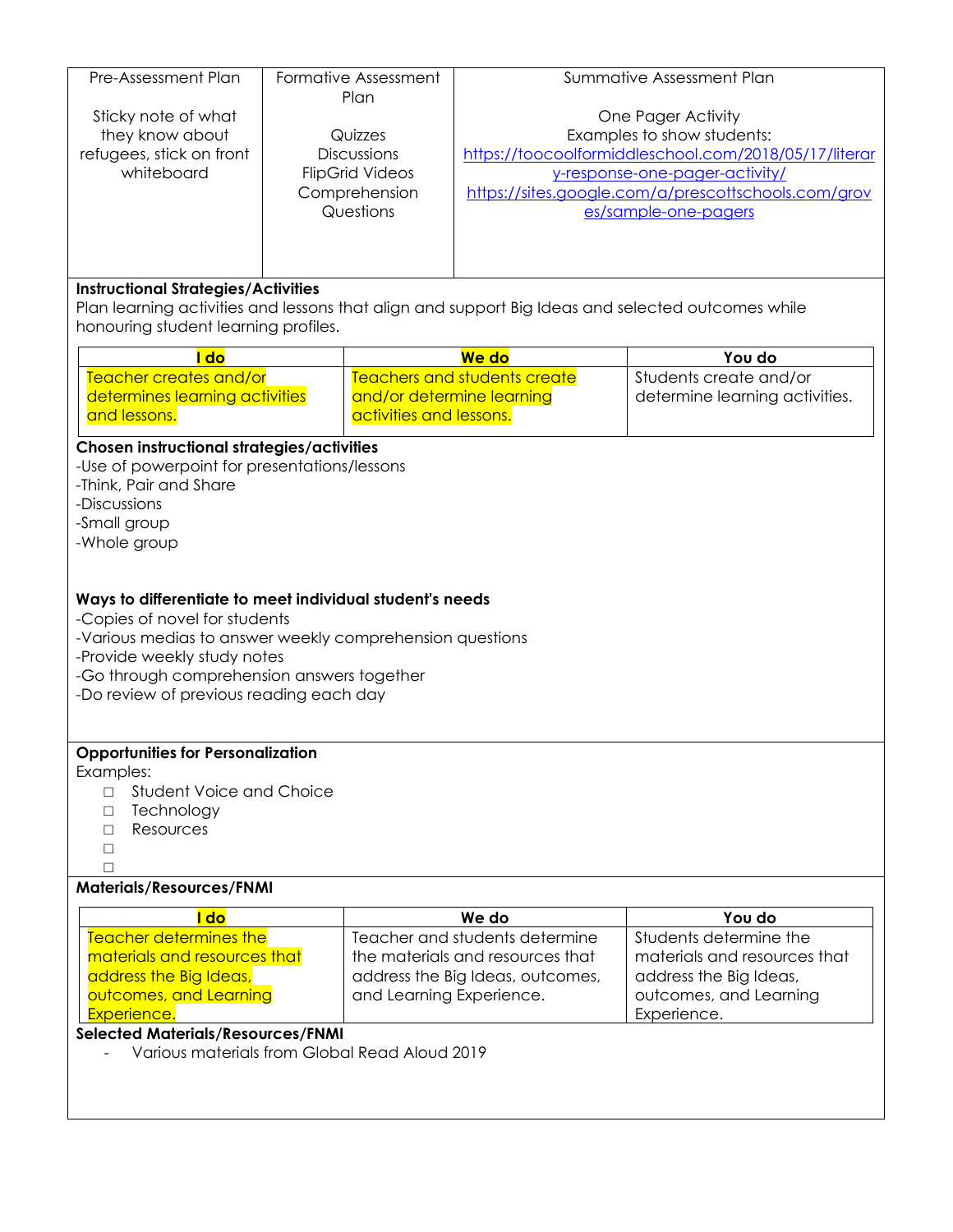| 7 C's                                                                                                       | <b>REORDER</b>                                                                                         |  |  |  |
|-------------------------------------------------------------------------------------------------------------|--------------------------------------------------------------------------------------------------------|--|--|--|
| <b>Consider how to incorporate:</b>                                                                         | <b>Consider how to incorporate:</b>                                                                    |  |  |  |
| Creativity, Innovation and<br>П                                                                             | Relationships<br>$\Box$                                                                                |  |  |  |
| Entrepreneurship                                                                                            | Environment<br>$\Box$                                                                                  |  |  |  |
| <b>D</b> Critical Thinking                                                                                  | Opportunities<br>$\Box$                                                                                |  |  |  |
| Collaboration<br>$\Box$                                                                                     | Resources<br>$\Box$                                                                                    |  |  |  |
| Communication<br>П                                                                                          | Distribution of Leadership<br>$\Box$                                                                   |  |  |  |
| Character<br>$\Box$                                                                                         | Evaluation<br>$\Box$                                                                                   |  |  |  |
| <b>D</b> Cultural and Ethical                                                                               | Recognition<br>П                                                                                       |  |  |  |
| Citizenship                                                                                                 |                                                                                                        |  |  |  |
| Computer and Digital<br>$\Box$                                                                              |                                                                                                        |  |  |  |
| <b>Technologies (Learning</b>                                                                               |                                                                                                        |  |  |  |
| Tools)                                                                                                      |                                                                                                        |  |  |  |
| Week 1 Lesson 1                                                                                             |                                                                                                        |  |  |  |
| Ask students what they know/think of with the word, 'refugee'.                                              |                                                                                                        |  |  |  |
|                                                                                                             | Ask them if they have heard of the Syrian Refugee Crisis, World War 2 and/or the Cuban Refugee Crisis. |  |  |  |
| Each student gets a pre reading booklet.                                                                    |                                                                                                        |  |  |  |
| $\bullet$                                                                                                   | Do Cuba together with website link: https://www.miamiherald.com/latest-                                |  |  |  |
| news/article236811683.html                                                                                  |                                                                                                        |  |  |  |
| $\bullet$                                                                                                   | Students do prereading research in booklets to understand historical context.                          |  |  |  |
| Print the following articles to make informational booklet:                                                 |                                                                                                        |  |  |  |
| Syria:                                                                                                      |                                                                                                        |  |  |  |
| https://www.vox.com/2015/9/5/9265621/syrian-refugee-charts                                                  |                                                                                                        |  |  |  |
| https://www.worldvision.ca/stories/refugees/syrian-refugee-crisis-facts                                     |                                                                                                        |  |  |  |
|                                                                                                             |                                                                                                        |  |  |  |
|                                                                                                             |                                                                                                        |  |  |  |
| Germany:                                                                                                    |                                                                                                        |  |  |  |
| Information pdfs on desktop                                                                                 |                                                                                                        |  |  |  |
| Week 1 LESSON 2                                                                                             |                                                                                                        |  |  |  |
|                                                                                                             | Review main information from previous lesson gathered for each of the three countries.                 |  |  |  |
| Introduction to Refugee's PowerPoint. Students given PowerPoint notes to work through as class<br>$\bullet$ |                                                                                                        |  |  |  |
| goes through powerpoint.                                                                                    |                                                                                                        |  |  |  |
| $\bullet$                                                                                                   | Emphasize the vocabulary provided in the powerpoint and staple the vocabulary sheets to the            |  |  |  |
| bulletin as discussion happens.                                                                             |                                                                                                        |  |  |  |
|                                                                                                             | Explain that the characters different journeys will be tracked on the bulletin board map with string   |  |  |  |
| and tacks.                                                                                                  |                                                                                                        |  |  |  |

• Provide the students with their resources they will need for the novel study. Resources include the character chart and Refugee Interactive Notebook.

# **Week 1 LESSON 3**

### **Week 1: 1-55**

The novel progresses by reading the novel three chapters at a time each day (a chapter for each character). For week one (the first three chapters), the students complete week one booklet. The booklet from GRA 2019 for Refugee has comprehension questions, vocabulary definitions and summaries.

• With each week, students answer comprehension questions on FlipGrid, provide students with rubric for outcome CC 8.7. Provide each student with their Flipgrid log in information.

# **Week 2 LESSON 4**

### **Week 2: 56-92**

Display Week 1 booklet on Smartboard and go through each question with the students. Discuss booklet and ask additional comprehension questions.